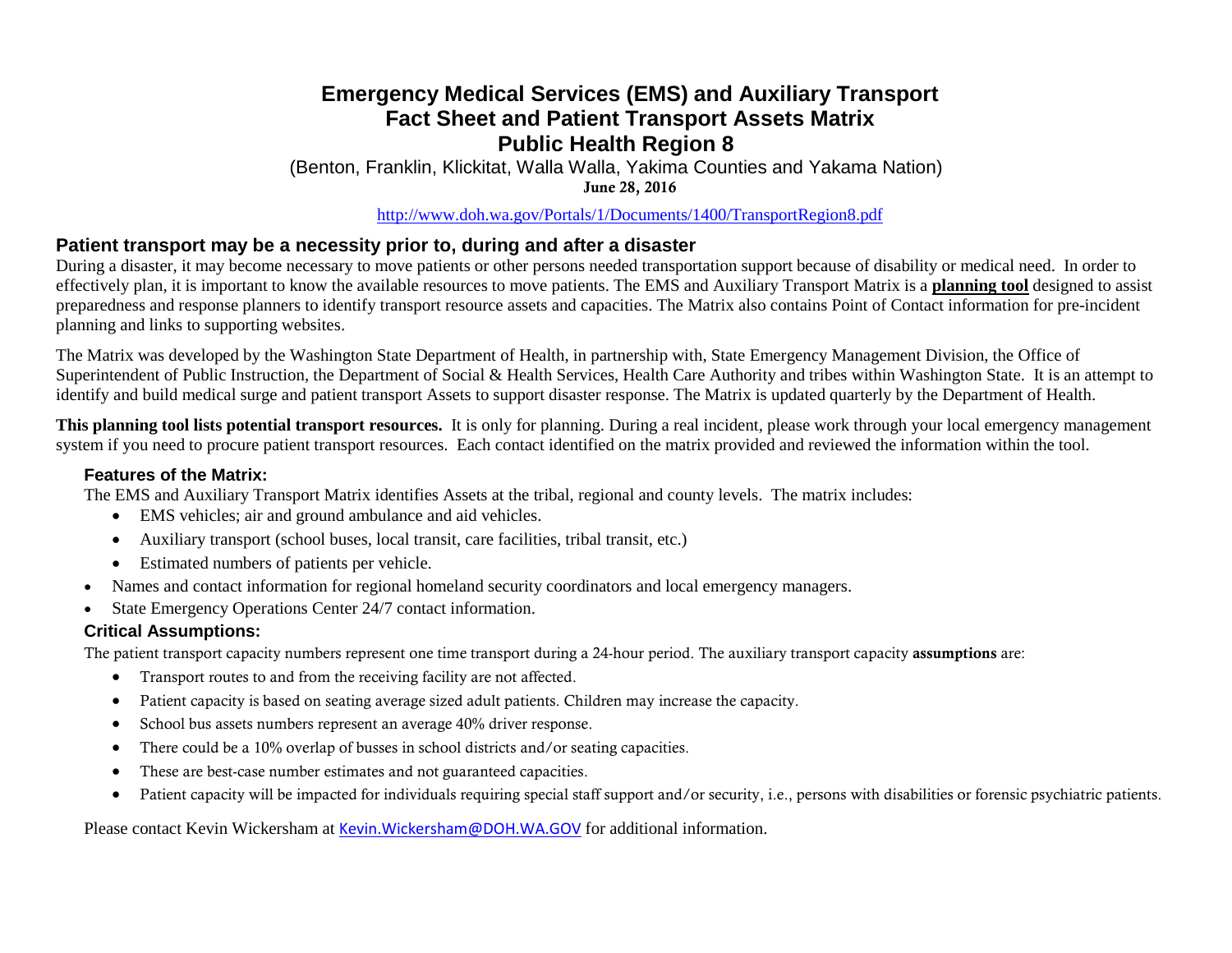| Region 8 EMS Patient and Auxiliary Patient Transport Assets and Capacities - June 28, 2016 |                                            |                        |                                                                              |                                                     |                                                      |                                                 |                                                                                        |                                 |                                                                                                                                  |  |
|--------------------------------------------------------------------------------------------|--------------------------------------------|------------------------|------------------------------------------------------------------------------|-----------------------------------------------------|------------------------------------------------------|-------------------------------------------------|----------------------------------------------------------------------------------------|---------------------------------|----------------------------------------------------------------------------------------------------------------------------------|--|
|                                                                                            | Number of Vehicles that May Be Available i |                        |                                                                              |                                                     | Number of Patients that May Be Transported"          |                                                 |                                                                                        |                                 |                                                                                                                                  |  |
| County, Tribe,<br><b>Agency, Other</b>                                                     | Ground<br><b>Ambulance</b>                 | Aid<br><b>Vehicles</b> | <b>County</b><br><b>Auxiliary</b><br><b>Transport</b> ill<br><b>Vehicles</b> | <b>Total</b><br><b>Transport</b><br><b>Vehicles</b> | Ground<br><b>Ambulance</b><br>Patients <sup>iv</sup> | Aid<br>Vehicles <sup>v</sup><br><b>Patients</b> | <b>County</b><br><b>Auxiliary</b><br><b>Transport</b> <sup>vi</sup><br><b>Patients</b> | <b>Total</b><br><b>Patients</b> | <b>Emergency Management Contacts</b><br>Name, Email, Work Phone, 24/7 Phone                                                      |  |
| <b>Benton</b>                                                                              | 32                                         | 25                     | 116                                                                          | 173                                                 | 96                                                   | 25                                              | 7,960                                                                                  | 8,081                           | Deanna Davis<br>d.davis@bces.wa.gov<br>509 628-2600<br>509 628 0333                                                              |  |
| <b>Franklin</b>                                                                            | 19                                         | 9                      | 86                                                                           | 114                                                 | 57                                                   | 9                                               | 5,778                                                                                  | 5,844                           | Sean Davis<br>sdavis@co.franklin.wa.us<br>509.545.3546<br>509.545.3510                                                           |  |
| <b>Klickitat</b>                                                                           | 11                                         | 15                     | 49                                                                           | 75                                                  | 33                                                   | 15                                              | 3,126                                                                                  | 3,174                           | Jeff King<br>jeffk@klickitatcounty.org<br>(509) 773 4545                                                                         |  |
| <b>Walla Walla</b>                                                                         | 11                                         | 15                     | 164                                                                          | 190                                                 | 33                                                   | 15                                              | 4,113                                                                                  | 4,161                           | Liz Jessee<br>ljessee@co.walla-walla.wa.us<br>509.524.2902<br>509.527.1960 (911)                                                 |  |
| Yakima                                                                                     | 39                                         | 76                     | 286                                                                          | 401                                                 | 117                                                  | 76                                              | 11,669                                                                                 | 11,862                          | Scott Miller<br>scott.miller@co.yakima.wa.us<br>509.574.1900<br>509.574.2500                                                     |  |
| <b>Confederated</b><br><b>Tribes and</b><br><b>Bands of the</b><br>Yakama<br><b>Nation</b> | $\overline{3}$                             | $\mathbf 0$            | 5                                                                            | 8                                                   | 9                                                    | $\mathbf 0$                                     | 94                                                                                     | 103                             | James Shike<br>jshike@yakama.com<br>509 865 5121<br>509-834-5340                                                                 |  |
| <b>Department</b><br>of Social and<br><b>Health</b><br><b>Services</b>                     |                                            |                        | 22                                                                           | 22                                                  |                                                      |                                                 | 89                                                                                     | 89                              | Sue Bush<br>BushSA@dshs.wa.gov<br>(360) 902-8159<br>(360) 239-5419<br>Zane (Tim) Scott<br>Zane.scott@dshs.wa.gov<br>360-664-6029 |  |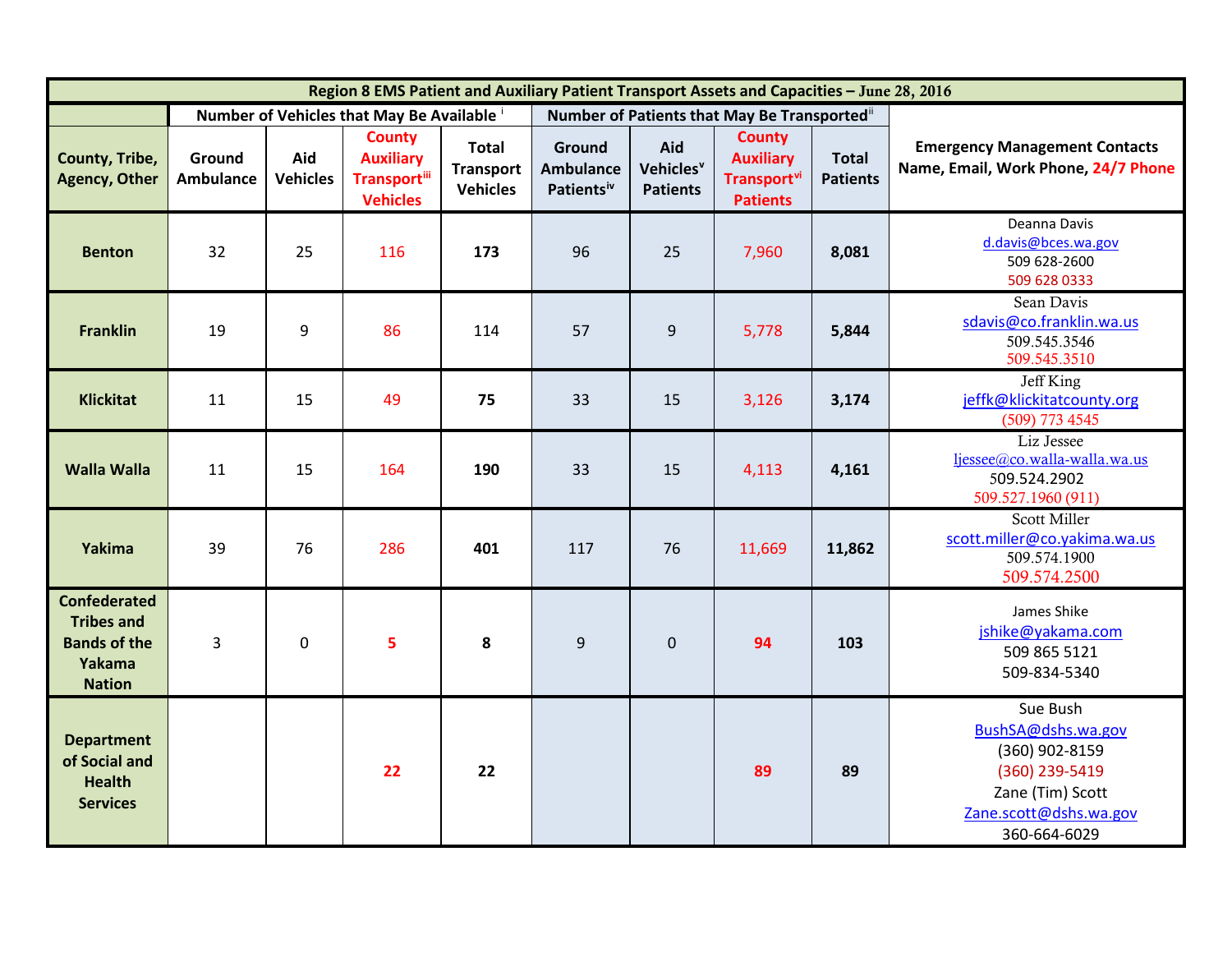<span id="page-2-1"></span><span id="page-2-0"></span>

| Region 8 EMS Patient and Auxiliary Patient Transport Assets and Capacities - June 28, 2016             |                            |                        |                                                                              |                                                     |                                                      |                                                 |                                                                             |                                 |                                                                                                                                                                                                                                                                                                                               |  |
|--------------------------------------------------------------------------------------------------------|----------------------------|------------------------|------------------------------------------------------------------------------|-----------------------------------------------------|------------------------------------------------------|-------------------------------------------------|-----------------------------------------------------------------------------|---------------------------------|-------------------------------------------------------------------------------------------------------------------------------------------------------------------------------------------------------------------------------------------------------------------------------------------------------------------------------|--|
|                                                                                                        |                            |                        | Number of Vehicles that May Be Available i                                   |                                                     | Number of Patients that May Be Transportedii         |                                                 |                                                                             |                                 |                                                                                                                                                                                                                                                                                                                               |  |
| County, Tribe,<br><b>Agency, Other</b>                                                                 | Ground<br><b>Ambulance</b> | Aid<br><b>Vehicles</b> | <b>County</b><br><b>Auxiliary</b><br><b>Transport</b> iii<br><b>Vehicles</b> | <b>Total</b><br><b>Transport</b><br><b>Vehicles</b> | Ground<br><b>Ambulance</b><br>Patients <sup>iv</sup> | Aid<br>Vehicles <sup>v</sup><br><b>Patients</b> | <b>County</b><br><b>Auxiliary</b><br><b>Transport</b> vi<br><b>Patients</b> | <b>Total</b><br><b>Patients</b> | <b>Emergency Management Contacts</b><br>Name, Email, Work Phone, 24/7 Phone                                                                                                                                                                                                                                                   |  |
| <b>Health Care</b><br><b>Authority</b><br>(HCA) Medical<br><b>Transportation</b><br>Sub<br>contractors |                            |                        | 159                                                                          | 159                                                 |                                                      |                                                 | 775                                                                         | 775                             | Paul Meury<br>paul.meury@hca.wa.gov<br>(360) 725-1317<br>Stephen<br>Riehl, stephen.riehl@hca.wa.gov<br>360-725-1441<br><b>Regional Brokers</b><br><b>Marcy Durbin</b><br>Mdurbin@pfp.org<br>509-248-6793<br>Hopelink<br>425-943-6766 (24/7)<br>dbuckley@hope-link.org<br>Michael Kelly<br>michaelk@hsc-wa.org<br>360-735-5741 |  |
| <b>Air Statewide</b>                                                                                   |                            |                        |                                                                              | 67                                                  |                                                      |                                                 |                                                                             | 134                             |                                                                                                                                                                                                                                                                                                                               |  |
| <b>REGION 8</b><br><b>TOTALS</b>                                                                       | 115                        | 140                    | 887                                                                          | 1,209                                               | 345                                                  | 140                                             | 33,604                                                                      | 34,437                          |                                                                                                                                                                                                                                                                                                                               |  |
| <b>Oregon</b>                                                                                          | 571<br>Ground<br>49 Air    | 45                     | 5,960                                                                        | 646                                                 | 1,812                                                |                                                 | 268,534                                                                     | 1,896                           | Larry D Torris<br>larry.d.torris@dhsoha.state.or.us<br>(971) 673-0538                                                                                                                                                                                                                                                         |  |

EMS licensed vehicles data from the ILRS EMS Resources Report June 1, 2016 **School District[s http://www.mrsc.org/subjects/governance/spd/spd-schlst.aspx](http://www.mrsc.org/subjects/governance/spd/spd-schlst.aspx) School Buses within districts<https://eds.ospi.k12.wa.us/BusDepreciation/default.aspx?pageName=busSearch>**

l

**<sup>i</sup> Aid Vehicles,<http://apps.leg.wa.gov/rcw/default.aspx?cite=18.73.180>and<http://apps.leg.wa.gov/wac/default.aspx?cite=246-976-300>**

**<sup>i</sup> Air ambulance, fixed/rotary wing, is a statewide resource. There are 26 fixed wings and 41 rotary wings.**

**ii Air ambulance may average 2 patients per flight, total statewide = 134.**